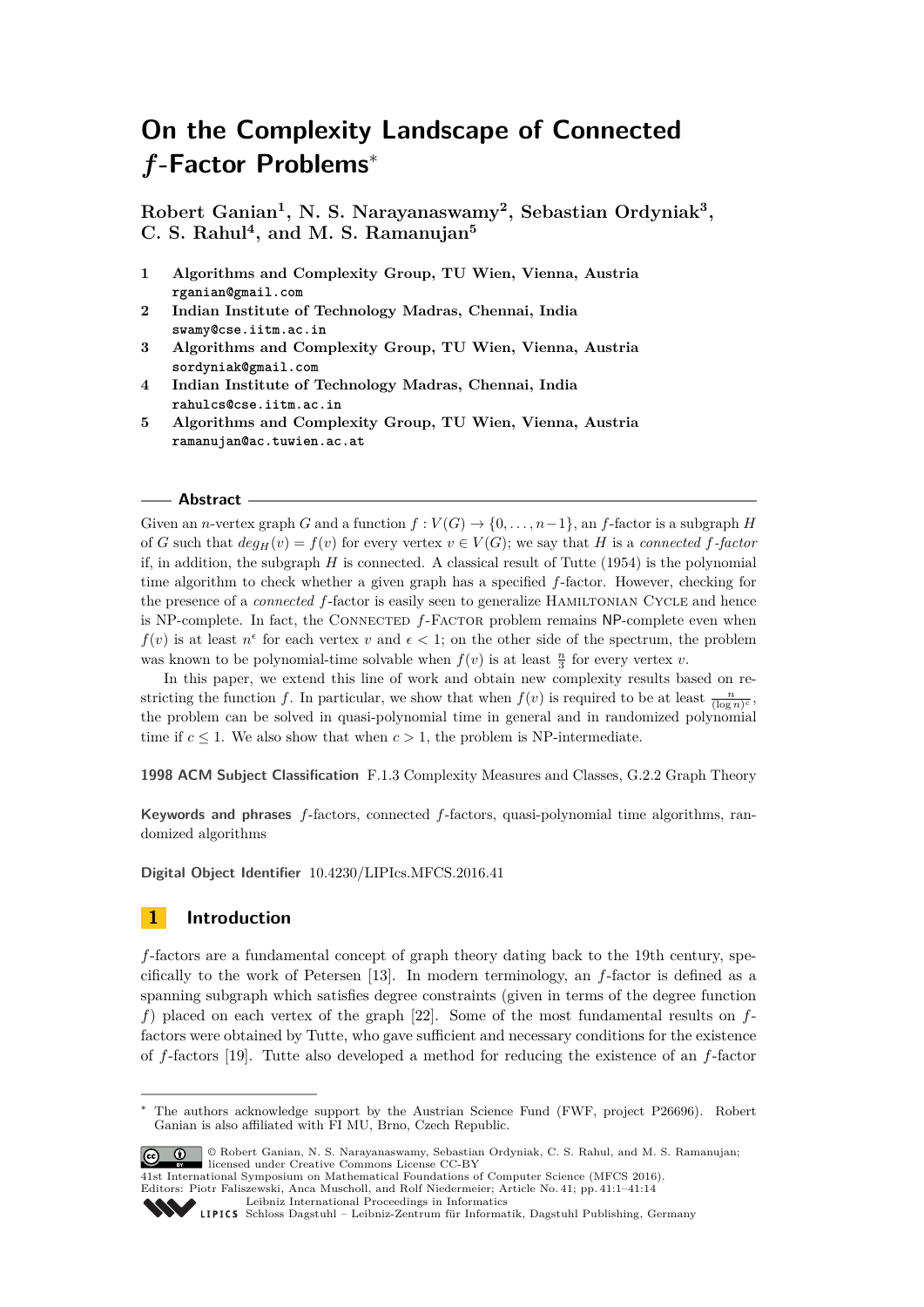### **41:2 On the Complexity Landscape of Connected** *f***-Factor Problems**

<span id="page-1-0"></span>**Table 1** The table depicting the known as well as new results in the complexity landscape of theCONNECTED  $f$ -Factor problem.

| $f(v) \geq$                          | Complexity Class |
|--------------------------------------|------------------|
| $n^{\epsilon}, \forall \epsilon > 0$ | $NPC$ [4]        |
| $\frac{n}{\text{polylog} n}$         | $QP$ (Theorem 2) |
| $\frac{n}{\log n}$                   | $RP$ (Theorem 3) |
| $\frac{n}{c}, \forall c \geq 3$      | $P$ (Theorem 1)  |

to the existence of a perfect matching [\[18\]](#page-12-2), which gives a straightforward polynomial time algorithm for the problem of deciding whether an *f*-factor exists. There are also several detailed surveys on *f*-factors of graphs, for instance by Chung and Graham [\[3\]](#page-12-3), Akiyama and Kano [\[1\]](#page-12-4).

Aside from work on general *f*-factors, substantial attention has been devoted to the variant of *f*-factors where we require the subgraph to be connected (see for instance the survey articles by Kouider and Vestergaard [\[20\]](#page-13-3) and Plummer [\[16\]](#page-12-5)). Unlike the general variant, deciding the existence of a connected *f*-factor (the CONNECTED *f*-FACTOR problem) is an NP-complete problem  $[6, 2]$  $[6, 2]$ . It is easy to see that CONNECTED  $f$ -FACTOR generalizes HAMILTONIAN CYCLE (set  $f(v) = 2$  for every vertex *v*), and even the existence of a deterministic single-exponential (in the number of vertices) algorithm is open for the problem [\[15\]](#page-12-8).

The NP-completeness of this problem has motivated several authors to study the Connected *f*-Factor problem for various restrictions of the function *f*. Cornelissen et al. [\[4\]](#page-12-1) showed that CONNECTED  $f$ -FACTOR remains NP-complete even when  $f(v)$  is at least  $n^{\epsilon}$  for each vertex *v* and any constant  $\epsilon$  between 0 and 1. At the other end of the spectrum, it has been shown that the problem is polynomial-time solvable when  $f(v)$  is at least  $\frac{n}{3}$  [\[12\]](#page-12-9) for every vertex *v*. Aside from these two fairly extreme cases, the complexity landscape of this problem based on lower bounds on the function *f* has largely been left uncharted.

**Our results and techniques.** In this paper, we provide new results for solving the Connected *f*-Factor problem based on lower bounds on the range of *f*, both positive and negative. Since we will study the complexity landscape of CONNECTED  $f$ -FACTOR through the lens of the function  $f$ , it will be useful to formally capture bounds on the function *f* via an additional "bounding" function *g*. To this end, we introduce the CONNECTED *g*-Bounded *f*-Factor problem below:

Connected *g*-Bounded *f*-Factor *Instance*: An *n*-vertex graph *G* and a mapping  $f: V \to \mathbb{N}$  such that  $f(v) \geq \frac{n}{g(n)}$ . *Task*: Find a connected subgraph *H* of *G* such that each vertex  $v \in V(G)$  satisfies  $d_H(v) = f(v)$ .

First, we obtain a polynomial time algorithm for CONNECTED  $f$ -FACTOR when  $f(v)$  is at least  $\frac{n}{c}$  for every vertex *v* and any constant  $c \geq 1$ . This result improves upon the previously known polynomial-time algorithm for the case when  $f(v)$  is at least  $\frac{n}{3}$ . This is achieved thanks to a novel approach for the problem, which introduces a natural way of converting one *f*-factor to another by exchanging a set of edges. Here we formalize this idea using the notion of *Alternating Circuits*. These allow us to focus on a simpler version of the problem,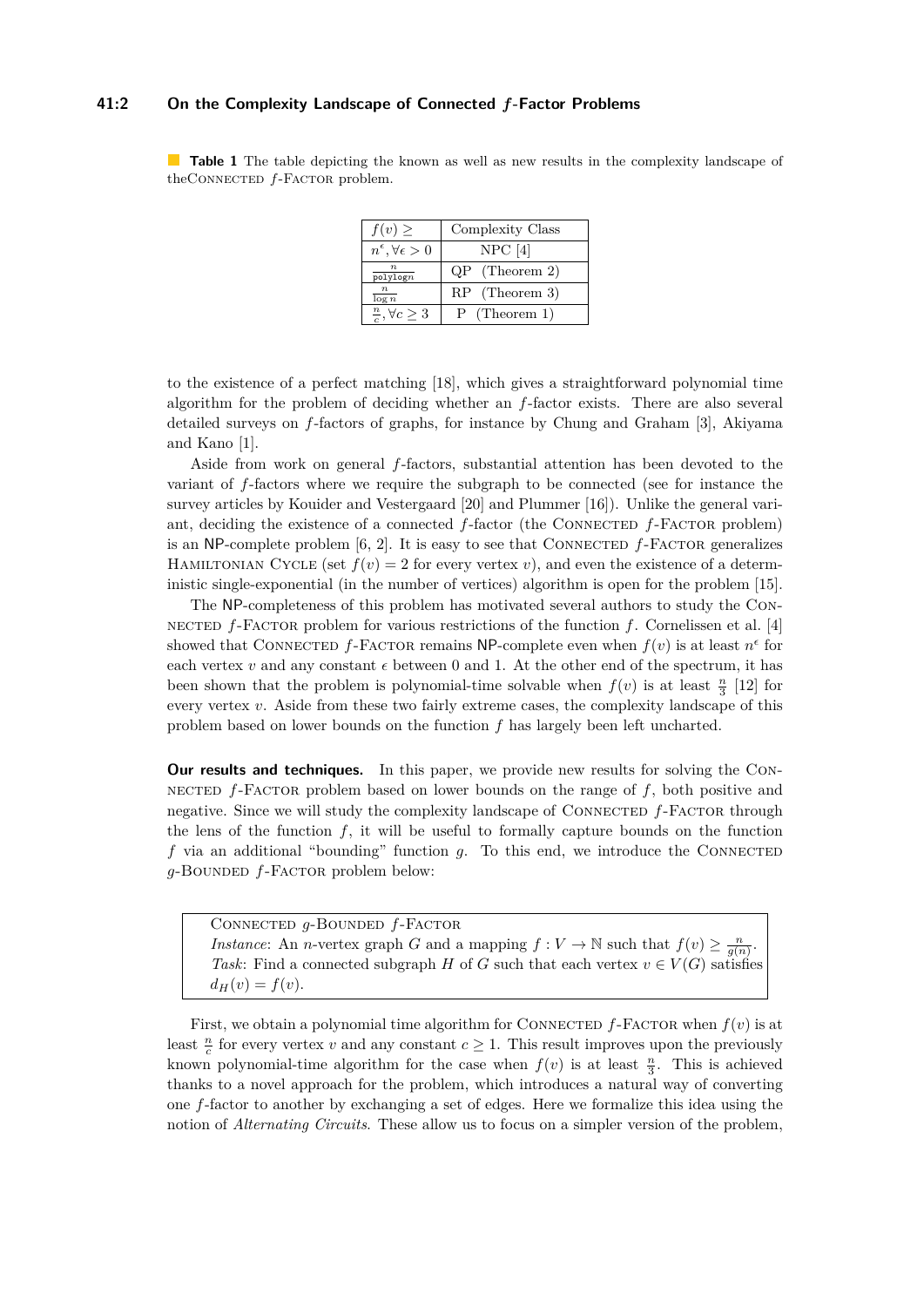where we merely need to ensure connectedness across a coarse partition of the vertex set. Furthermore, we extend this approach to obtain a quasi-polynomial time algorithm for the CONNECTED *f*-FACTOR problem when  $f(v)$  is at least  $\frac{n}{polylog(n)}$ . To be precise, we prove the following two theorems (see the next page for an explanation of the function *g* used in the formal statements).

<span id="page-2-2"></span>**Find 1.** For every function  $g(n) = \mathcal{O}(1)$ , CONNECTED g-BOUNDED f-FACTOR can *be solved in polynomial time.*

<span id="page-2-0"></span>**Fineorem 2.** For every  $c > 0$  and function  $g(n) = \mathcal{O}((\log n)^c)$ , CONNECTED g-BOUNDED  $f$ -FACTOR *can be solved in time*  $n^{(\log n)^{\mathcal{O}(1)}}$ .

Second, we build upon these new techniques to obtain a *randomized polynomial-time* algorithm which solves CONNECTED  $f$ -FACTOR in the more general case when  $f(v)$  is lowerbounded by  $\frac{n}{\mathcal{O}(\log n)}$  for every vertex *v*. For this, we also require algebraic techniques that have found several applications in the design of fixed-parameter and exact algorithms for similar problems  $[5, 21, 7, 14]$  $[5, 21, 7, 14]$  $[5, 21, 7, 14]$  $[5, 21, 7, 14]$ . Precisely, we prove the following theorem.

<span id="page-2-1"></span>**Find Theorem 3.** For every function  $q(n) = \mathcal{O}(\log n)$ , CONNECTED q-BOUNDED f-FACTOR *can be solved in polynomial time with constant error probability.*

We remark that the randomized algorithm in the above theorem has one-sided error with 'Yes' answers always being correct. Finally, we also obtain a lower bound result for Con-NECTED  $f$ -FACTOR when  $f(n)$  is at least  $\frac{n}{(\log n)^c}$  for  $c > 1$ . Specifically, in this case we show that the problem is in fact NP-intermediate, assuming the Exponential Time Hypothesis [\[8\]](#page-12-13) holds. Formally speaking, we prove the following theorem.

<span id="page-2-4"></span>**Fineorem 4.** For every  $c > 1$ , for every  $g(n) = \Theta((\log n)^c)$ , CONNECTED g-BOUNDED *f*-Factor *is neither in* P *nor* NP*-hard unless the Exponential Time Hypothesis fails.*

We detail the known as well as new results on the complexity landscape of CONNECTED *f*-Factor in Table [1.](#page-1-0)

**Organization of the paper.** After presenting required definitions and preliminaries in Section [2,](#page-2-3) we proceed to the key technique and framework used for our algorithmic results, which forms the main part of Section [3.](#page-3-0) In the next Section [3.2,](#page-6-0) we obtain both of our deterministic algorithms, which are formally given as Theorem [1](#page-2-2) (for the polynomial-time algorithm) and Theorem [2](#page-2-0) (for the quasipolynomial-time algorithm). Section [4](#page-6-1) then concentrates on our randomized polynomial-time algorithm, presented in Theorem [3.](#page-2-1) Finally, Section [5](#page-11-0) focuses on ruling out (under established complexity assumptions) both NP-completeness and inclusion in P for all polylogarithmic functions *g* where we do not already have a polynomial-time algorithm.

# <span id="page-2-3"></span>**2 Preliminaries**

### **2.1 Basic Definitions and Graphs**

We use standard definitions and notations from West [\[22\]](#page-13-0).  $d_G(v)$  denotes the **degree** of a vertex *v* in a graph *G*. A **component** in a graph is a maximal subgraph that is connected. Note that the set of components in a graph uniquely determines a partition of the vertex set. A **circuit** in a graph is a cyclic sequence  $v_0, e_1, v_1, \dots, e_k, v_k = v_0$  where each  $e_i$  is of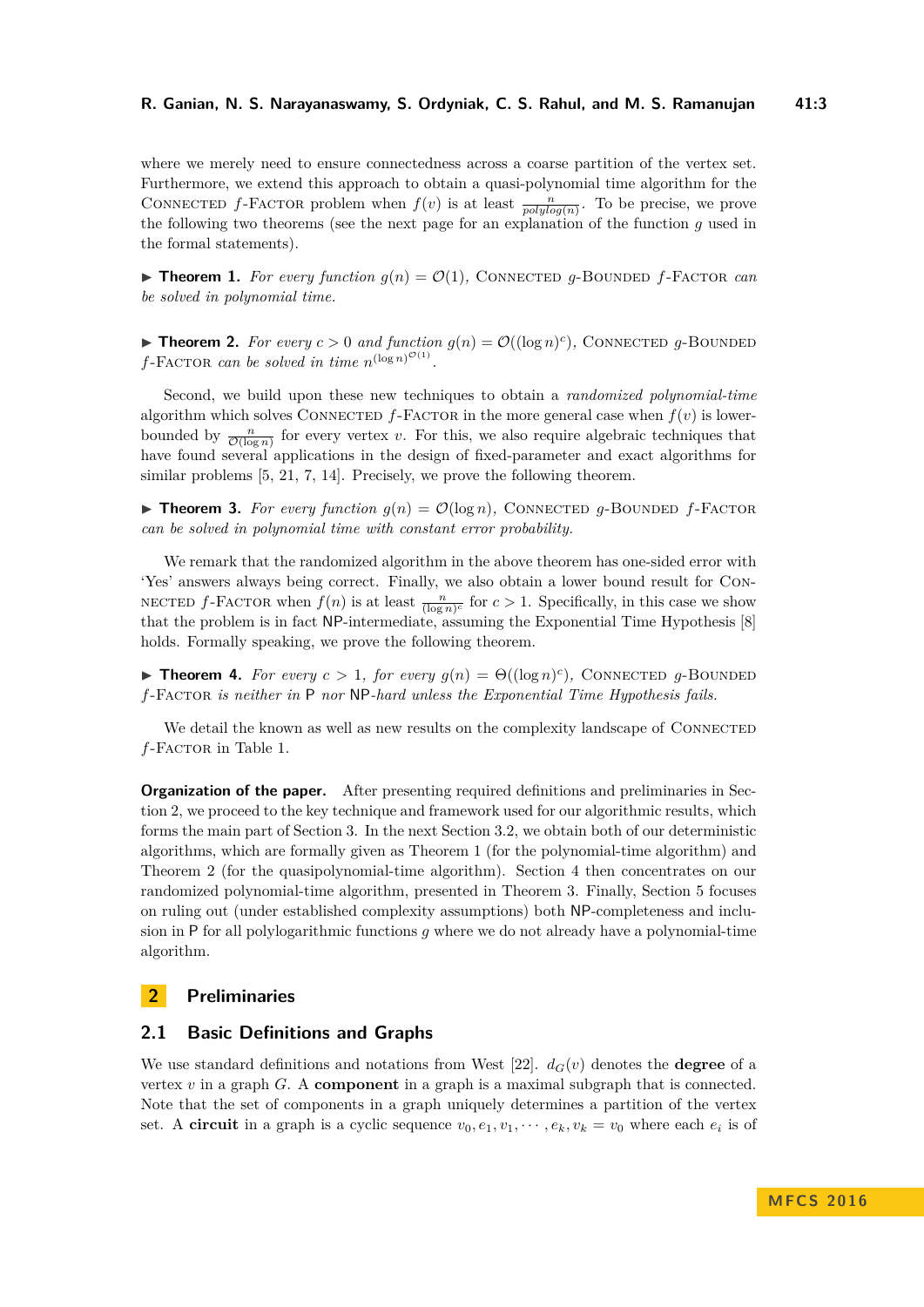#### **41:4 On the Complexity Landscape of Connected** *f***-Factor Problems**

the form  $\{v_{i-1}, v_i\}$  and occurs at most once in the sequence. An **Eulerian circuit** in a graph is a circuit in which each edge in the graph appears exactly once.

Let  $V'$  be a subset of the vertices in the graph *G*. The **induced subgraph**  $G[V']$  is the graph over vertex set  $V'$  containing all the edges in  $G$  whose endpoints are both in  $V'$ .

Given a partition  $\mathcal{Q} = \{Q_1, Q_2, \ldots, Q_r\}$  of the vertex set of *G*, the graph  $G/\mathcal{Q}$  is constructed as follows: The vertex set of  $G/Q$  is  $Q$ . Corresponding to each edge  $(u, v)$  in  $G$ where *u* in  $Q_i$ , *v* in  $Q_j$ ,  $i \neq j$ , there exists an edge  $(Q_i, Q_j)$  in  $G/Q$ . Thus,  $G/Q$  is a multigraph without loops. For a subgraph  $G'$  of  $G$ , we say  $G'$  **connects** a partition  $Q$  if  $G'/\mathcal{Q}$  is connected. A **refinement**  $\mathcal{Q}'$  of a partition  $\mathcal{Q}$  is a partition of *V* where each part  $Q'$  in  $Q'$  is a subset of some part  $Q$  in  $Q$ . This notion of partition refinement was used, e.g., by Kaiser [\[9\]](#page-12-14). A **spanning tree of**  $G/Q$  refers to a subgraph *T* of *G* with  $|Q|-1$  edges that connects Q.

# **2.2 Colored Graphs, (Minimal) Alternating Circuits, and** *f***-Factors**

Recall the definition of the CONNECTED *g*-BOUNDED *f*-FACTOR problem. Given an instance  $(G, f)$  of CONNECTED g-BOUNDED f-FACTOR, a subgraph *H* of *G* is an *f*-factor if  $d_H(v)$ *f*(*v*) for each *v* ∈ *V*(*G*); sometimes we also use the term *f*-factor to refer to *E*(*H*).

A colored graph *G* is one in which each edge is assigned a color from the set {*red, blue*}. In a colored graph *G*, we use *R* and *B* to denote subgraphs of *G* whose edges are the set of red edges  $(E(R))$  and blue edges  $(E(B))$  of *G*, respectively, and  $V(R) = V(B) = V(G)$ . We will use this coloring in our algorithm to distinguish between edge sets of two distinct *f*-factors of the same graph *G*. A crucial computational step in our algorithms is to consider the symmetric difference between edge sets of two distinct *f*-factors and perform a sequence of edge exchanges preserving the degree of each vertex. The following definition is used extensively in our algorithms.

▶ **Definition 5.** A colored graph *A* is called an **alternating circuit** if there exists an Eulerian circuit in *A* where every pair of consecutive edges are of different colors.

Clearly, an alternating circuit has an even number of edges and is connected. Furthermore,  $d_R(v) = d_R(v)$  for each v in A, where  $d_R(v)$  and  $d_R(v)$  denote the number of red and blue edges incident to *v*, respectively. A **minimal alternating circuit** *M* is an alternating circuit where each vertex  $v$  in  $M$  has at most two red edges incident to  $v$ . By definition, an empty graph is an alternating circuit.

We will also use the following lemma.

<span id="page-3-1"></span>▶ **Lemma 6** ([\[12,](#page-12-9) Lemma 5]). Let  $S \subseteq E(G)$ . An *f*-factor *H* containing all the edges in *S*, *if one exists, can be computed in polynomial time.*

## <span id="page-3-0"></span>**3 A Generic Algorithm for Finding Connected** *g***-Bounded** *f***-Factors**

Our goal in this section is to present a generic algorithm for CONNECTED  $g$ -BOUNDED  $f$ -FACTOR. In particular, we will in a certain sense reduce the question of solving CONNECTED *g*-BOUNDED *f*-FACTOR to solving a related problem which we call PARTITION CONNECTOR. This can be viewed as a relaxed version of the original problem, since instead of a connected *f*-factor it merely asks for an *f*-factor which connects a specified partitioning of the vertex set. A formal definition is provided below.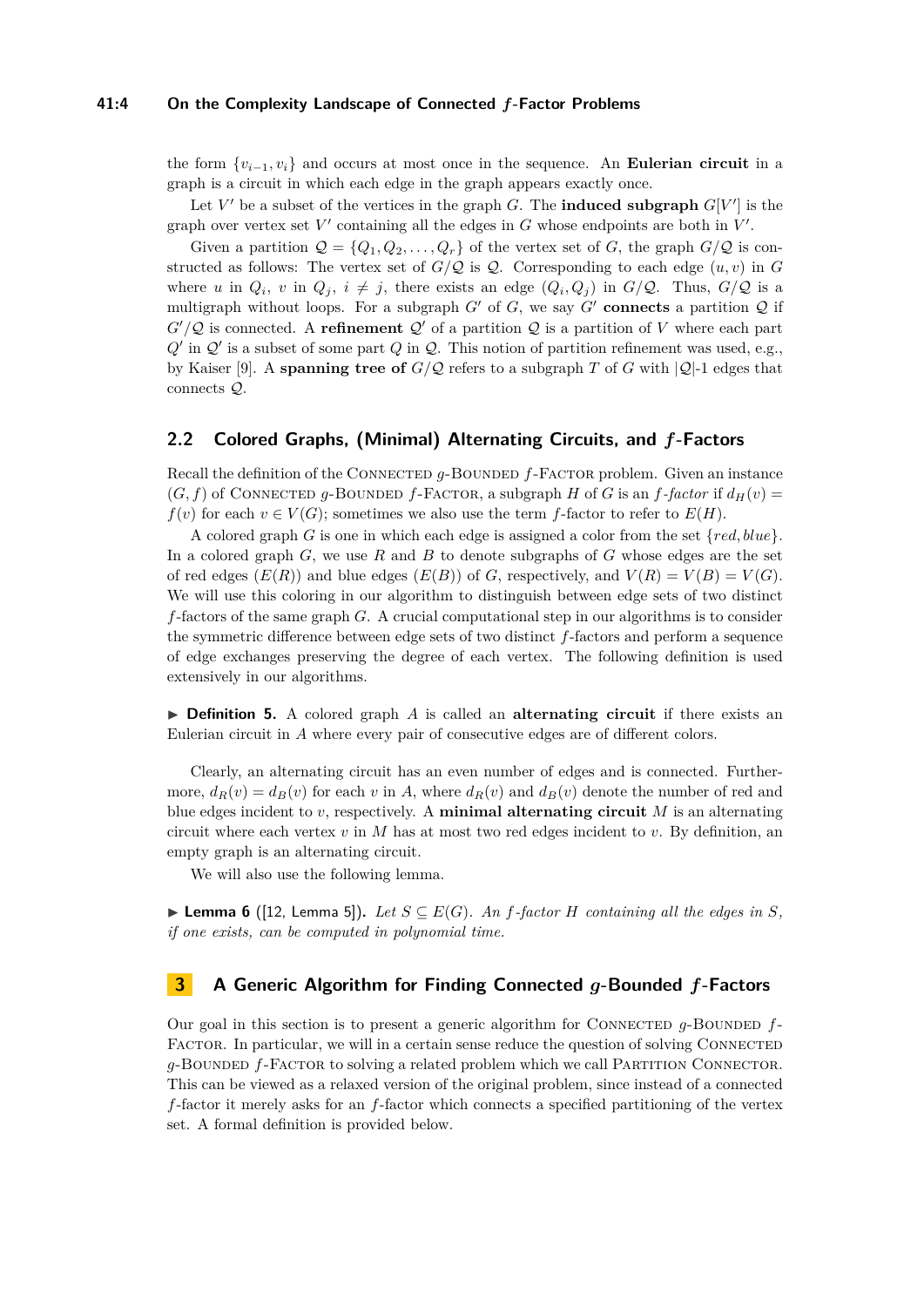PARTITION CONNECTOR *Instance*: An *n*-vertex graph *G*,  $f: V \to \mathbb{N}$ , and a partition *Q* of *V*(*G*). *Task*: Find an *f*-factor of *G* that connects Q.

The algorithms for solving PARTITION CONNECTOR will then be presented in the later parts of this article—specifically, a deterministic algorithm that runs in quasipolynomial time whenever  $g(n) = \mathcal{O}(\text{polylog}(n))$  (Section [3.2\)](#page-6-0) and a randomized polynomial-time algorithm for the case when  $g(n) = \mathcal{O}(\log n)$  (Section [4\)](#page-6-1).

The majority of this section is devoted to proving the key Theorem [7](#page-4-0) stated below, which establishes the link between PARTITION CONNECTOR and CONNECTED  $q$ -BOUNDED *f*-Factor.

- **Figure 7.** (a) Let  $q(n) = \mathcal{O}(polylog(n))$ . If there is a deterministic algorithm run*ning in time*  $\mathcal{O}(n^{2(|\mathcal{Q}|-1)})$  *for* PARTITION CONNECTOR, then there is a deterministic *quasi-polynomial time algorithm for* Connected *g*-Bounded *f*-factor *with running time*  $\mathcal{O}(g(n) \cdot n^{2g(n)})$ *.*
- <span id="page-4-0"></span>**(b)** Let  $g(n) = \mathcal{O}(\log n)$ . If there is a randomized algorithm running in time  $\mathcal{O}(2^{|\mathcal{Q}|}n^{\mathcal{O}(1)})$ with error probability  $\mathcal{O}(|\mathcal{Q}|^2/n^2)$  for PARTITION CONNECTOR, then there is a ran*domized polynomial-time algorithm for* CONNECTED  $q$ -BOUNDED  $f$ -FACTOR that has a *constant error probability.*

### **3.1 A generic algorithm for Connected** *g***-Bounded** *f***-Factor**

The starting point of our generic algorithm is the following observation.

<span id="page-4-1"></span>**• Observation 8.** Let *G* be an undirected graph and *f* be a function  $f: V \to \mathbb{N}$ . The graph *G* has a connected *f*-factor if and only if for each partition  $Q$  of the vertex set *V*, there exists an *f*-factor *H* of *G* that connects Q.

We remark that for the running time analysis for our generic algorithm we will assume that we are only dealing with instances of CONNECTED *q*-BOUNDED *f*-FACTOR, where the number of vertices exceeds  $6g(n)^4$ . As  $g(n)$  is in  $\mathcal{O}(\text{polylog}(n))$ , this does not reduce the applicability of our algorithms, since there is a constant  $n_0$  such that  $n \geq 6g(n)^4$  for every  $n \geq n_0$ ; because  $g(n)$  is part of the problem description,  $n_0$  does not depend on the input instance. Consequently, we can solve instances of CONNECTED  $g$ -BOUNDED  $f$ -FACTOR where  $n < n_0$  by brute-force in constant time. We will therefore assume without loss of generality in the following that  $n \ge n_0$  and hence  $n \ge \frac{6g(n)^4}{n}$ .

Our algorithm constructs a *maximal* sequence of pairs  $(H_0, Q_0), \ldots, (H_k, Q_k)$  satisfying the following properties:

- **(M1)** Each  $\mathcal{Q}_i$ ,  $0 \leq i \leq k$  is a partition of the vertex set *V*, and  $\mathcal{Q}_0 = \{V(G)\}.$
- (M2) Each  $H_i$ ,  $0 \le i \le k$  is an *f*-factor of *G*, and  $H_i$  connects  $Q_i$ .
- **(M3)** For each  $1 \leq i \leq k$ ,  $\mathcal{Q}_i$  is a refinement of  $\mathcal{Q}_{i-1}$  satisfying the following:
	- (a) Each part *Y* in  $\mathcal{Q}_i$  induces a component  $H_{i-1}[Y]$  in  $H_{i-1}[Q]$ , for some  $Q$  in  $\mathcal{Q}_{i-1}$ . **(b)**  $\mathcal{Q}_i \neq \mathcal{Q}_{i-1}$ .

The following lemma links the existence of a connected *f*-factor to the properties of maximal sequences satisfying (M1)–(M3).

 $\blacktriangleright$  **Lemma 9.** Let  $(G, f)$  be an instance of CONNECTED q-BOUNDED f-FACTOR and let  $(H_0, \mathcal{Q}_0), \ldots, (H_k, \mathcal{Q}_k)$  *be any maximal sequence satisfying Properties (M1)–(M3). Then G has a connected*  $f$ *-factor if and only if*  $H_k$  *is a connected*  $f$ *-factor of*  $G$ *.*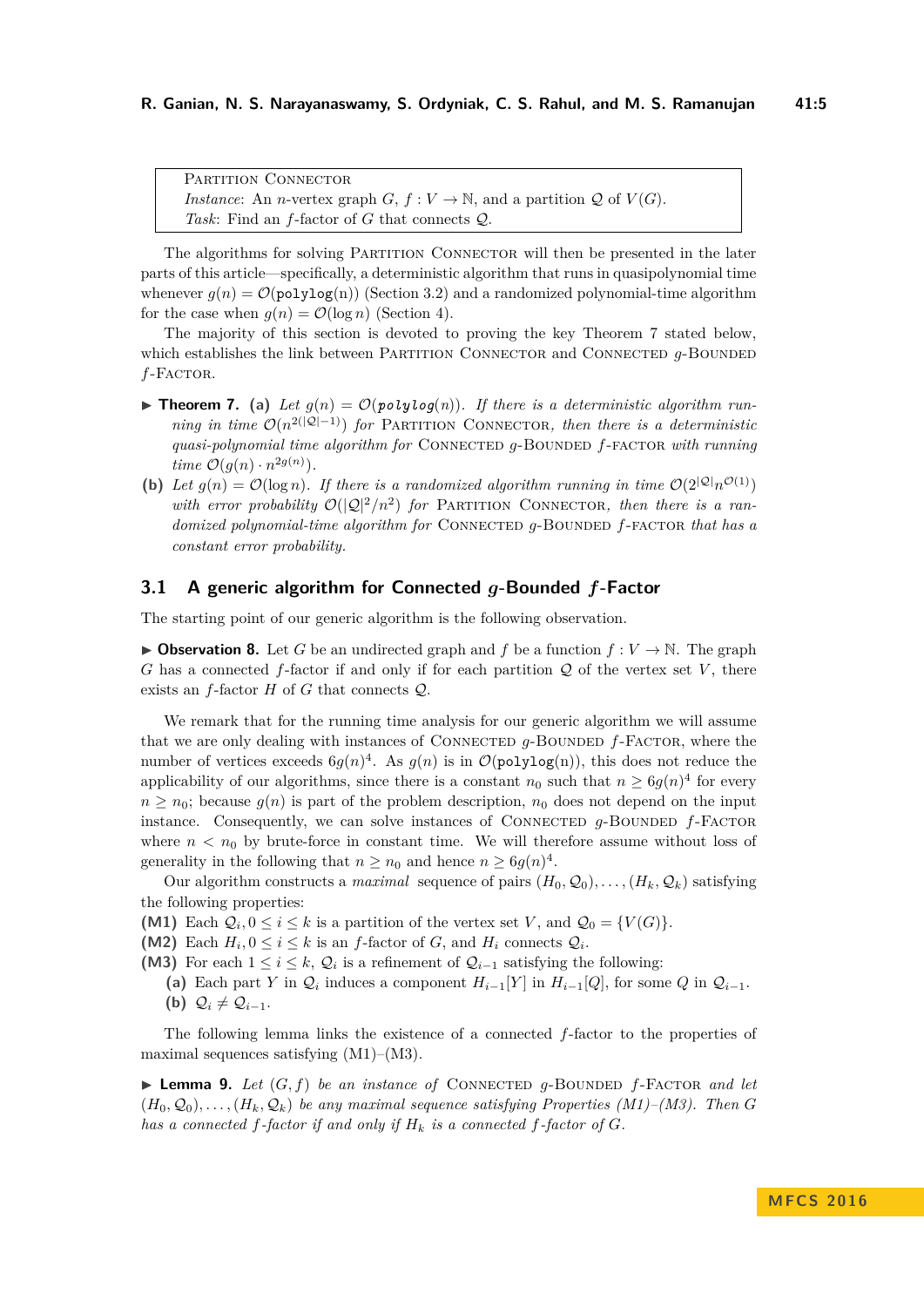#### **41:6 On the Complexity Landscape of Connected** *f***-Factor Problems**

The above lemma shows that if we had an algorithm for constructing a maximal sequence satisfying  $(M1)$ – $(M3)$ , then we could solve the *f*-factor problem by testing whether the last *f*-factor in that sequence is connected. However, if the number of parts of the partitions  $\mathcal{Q}_i$  is allowed to grow to *n*, then such an algorithm would eventually have to solve the connected *f*-factor problem. Hence, to employ the idea for an efficient algorithm, we first need to establish an upper bound on the number of parts in any partition  $\mathcal{Q}_i$  of a maximal sequence. The following lemma, which shows a lower bound on the minimum degree and hence a lower bound on the size of any part in  $\mathcal{Q}_i$ , is crucial for estabilishing such an upper bound.

<span id="page-5-0"></span> $\blacktriangleright$  **Lemma 10.** *Let*  $(H, Q)$ ,  $(H', Q')$  *be two consequitive pairs occuring in a sequence satisfying properties*  $(M1)–(M3)$ . Then there is an *f-factor*  $H''$  of *G* connecting  $Q'$  such that  $|N_{H''}(v) \cap$  $|Q'| \geq |N_H(v) \cap Q'|-2(|Q'|-1)$  *for every*  $Q' \in Q'$  *and*  $v \in Q'$ . Moreover,  $H''$  can be computed from  $Q'$ ,  $H$ , and  $H'$  in polynomial time.

Our algorithm will employ the above lemma to construct a maximal sequence  $(H_0, \mathcal{Q}_0)$ ,  $\ldots$ ,  $(H_k, \mathcal{Q}_k)$  that satisfies the following additional property:

**(M4)** For every  $1 \leq i \leq k$ , every  $Q \in \mathcal{Q}_i$  and  $v \in Q$  it holds that  $|N_{H_i}(v) \cap Q| \geq |N_{H_{i-1}}(v) \cap Q|$  $Q|-2(|\mathcal{Q}_i|-1).$ 

This property will be key for the analysis of our algorithm because it allows us to bound the number of parts in each partition  $\mathcal{Q}_i$ . Towards this aim we require the following auxirilliary lemma.

▶ **Lemma 11.** *Let*  $S = (H_0, Q_0), \ldots, (H_k, Q_k)$  *be a sequence satisfying Properties (M1) (M4). Then*  $|N_{H_i}(v) \cap Q| \ge f(v) - \sum_{1 \le j \le i} 2(|Q_j| - 1)$  *for every i with*  $1 \le i \le k$ *,*  $Q \in Q_i$ *and*  $v \in Q$ *.* 

We are now ready to show that the number of parts in any partition  $\mathcal{Q}_i$  in a maximal sequence does not exceed  $q(n) + 1$ .

 $\blacktriangleright$  **Lemma 12.** Let  $\mathcal{S} = (H_0, \mathcal{Q}_0), \ldots, (H_k, \mathcal{Q}_k)$  be a maximal sequence satisfying Properties *(M1)–(M4). Then*  $|Q_i| \leq g(n) + 1$  *for every i with*  $0 \leq i \leq k$ *. Moreover, the length of* S *is*  $at most q(n) + 1.$ 

We are now ready to prove the main theorem of this section.

**Sketch of Proof of Theorem [7.](#page-4-0)** Let  $(G, f)$  be an instance of CONNECTED *g*-BOUNDED  $f$ - $FACTOR.$  The algorithm constructs a maximal sequence satisfying Properties  $(M1)–(M4)$ . The first pair  $(H_0, Q_0)$  is obtained by computing an arbitrary *f*-factor of *G* and setting  $\mathcal{Q}_0 = \{V(G)\}\.$  The crucial ingredient of the algorithm is then a procedure that given the *i*-th pair  $(H_i, \mathcal{Q}_i)$  of a maximal sequence computes a  $(i+1)$ -th pair  $(H_{i+1}, \mathcal{Q}_{i+1})$  that can be appended to the sequence without violating any of the Properties  $(M1)–(M4)$ . Informally, this is achieved by first setting  $\mathcal{Q}_{i+1}$  to be the refinement of  $\mathcal{Q}_i$  containing one part for every part  $Q \in \mathcal{Q}_i$  and every component of  $H_i[Q]$ . Then an *f*-factor connecting  $\mathcal{Q}_{i+1}$  is computed using the given algorithm for PARTITION CONNECTOR. If no such *f*-factor exists, the algorithm returns failure (which is correct due to Observation [8\)](#page-4-1). If such an *f*-factor exists, the procedure uses the given *f*-factor and Lemma [10](#page-5-0) to compute an *f*-factor  $H_{i+1}$ connecting  $\mathcal{Q}_{i+1}$  such that the pair  $(H_{i+1}, \mathcal{Q}_{i+1})$  satisfies Property (M4). Clearly, if any of the computed *f*-factors are connected *f*-factors of *G* the procedure returns the corresponding *f*-factor as a solution. Otherwise, the procedure now tries to find a successor of  $(H_{i+1}, Q_{i+1})$ in the already computed sequence satisfying  $(M1)–(M4)$ .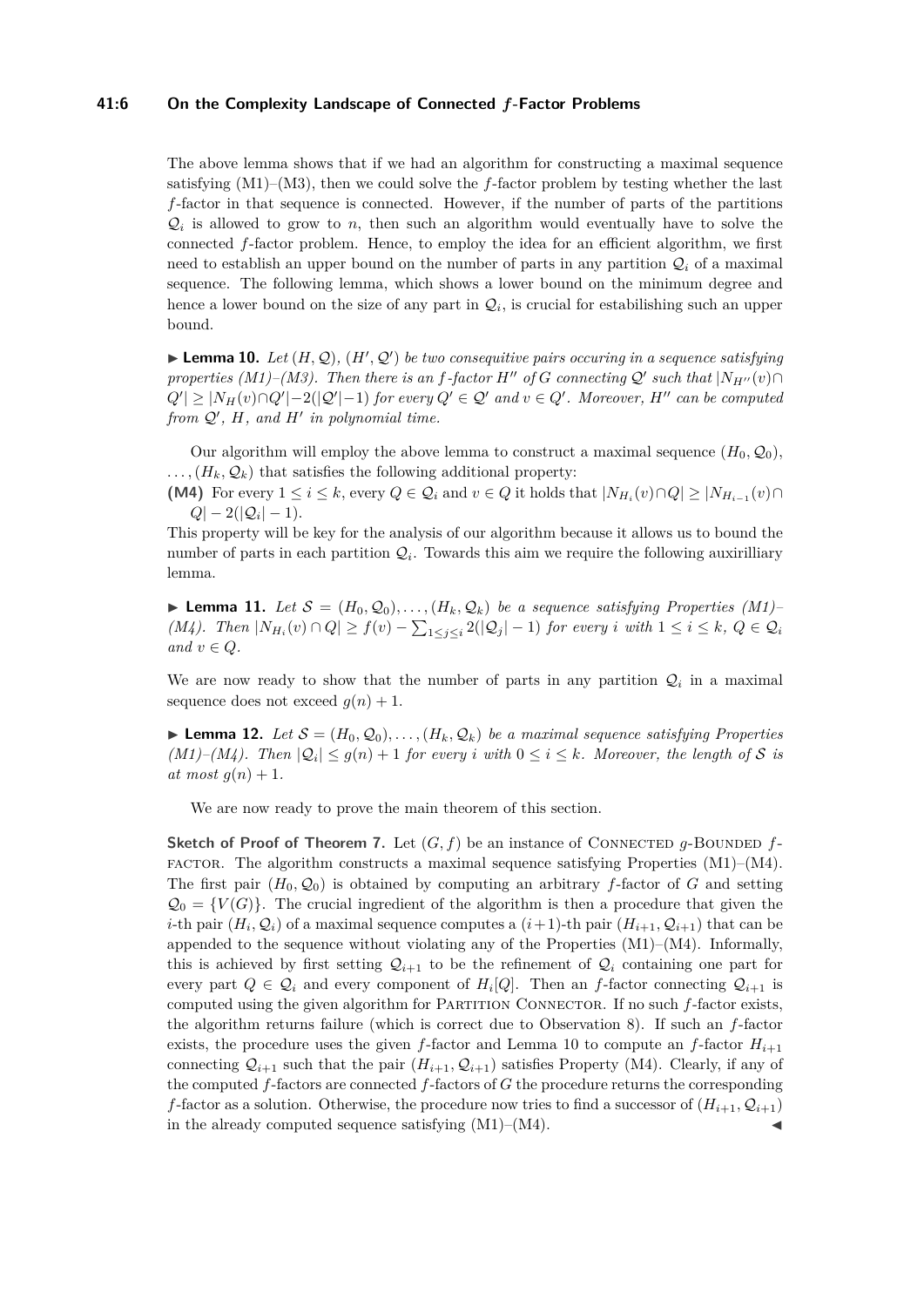## <span id="page-6-0"></span>**3.2 A Quasipolynomial Time Algorithm for Polylogarithmic Bounds**

In this section, we prove Theorem [1](#page-2-2) and Theorem [2.](#page-2-0) In fact, we prove a more general result, from which both theorems directly follow.

<span id="page-6-3"></span>**Fineorem 13.** For every  $c > 0$  and function  $g(n) = \mathcal{O}((\log n)^c)$ , the CONNECTED g-BOUNDED *f*-FACTOR *problem can be solved in*  $\tilde{\mathcal{O}}(n^{g(n)})$  *time.* 

We will make use of the following simple lemma.

<span id="page-6-4"></span> $\blacktriangleright$  **Lemma 14.** Let G be a graph having a connected f-factor. Let Q be a partition of the *vertex set*  $V$ *. There exists a spanning tree*  $T$  *of*  $G/O$  *such that for some f-factor*  $H$  *of*  $G$ *,*  $E(T) \subseteq E(H)$ *. Furthermore, H can be computed from T in polynomial time.* 

**Proof.** Let *G*<sup> $\prime$ </sup> be a connected *f*-factor of *G*. For any partition *Q* of the vertex set, it follows from Theorem [8](#page-4-1) that  $G'/Q$  is connected. Consider a spanning tree *T* of  $G'/Q$ . Clearly, there exists at least one *f*-factor *H* containing  $E(T)$  and hence  $H/Q$  is connected. Once we have  $E(T)$ , *H* can be computed in polynomial time using Lemma [6.](#page-3-1)

In light of Theorem [7,](#page-4-0) it now suffices to prove the following Lemma [15,](#page-6-2) from which Theorem [13](#page-6-3) immediately follows.

<span id="page-6-2"></span>**► Lemma 15.** PARTITION CONNECTOR *can be solved in time*  $\mathcal{O}(n^{2(|\mathcal{Q}|-1)})$ *.* 

**Proof.** It follows from Lemma [14](#page-6-4) that we can solve PARTITION CONNECTOR by going over all spanning trees *T* of  $G/Q$  and checking for each of them whether there is an *f*-factor of *G* containing the edges of *T*. The lemma now follows because the number of spanning trees of  $G/Q$  is at most  $\binom{|E(G)|}{|O|-1}$  $\frac{|E(G)|}{|Q|-1}$ , which is upper bounded by  $\mathcal{O}(n^{2(|Q|-1)})$ , and for every such tree *T* we can check the existence of an  $f$ -factor containing  $T$  in polynomial time.

# <span id="page-6-1"></span>**4 A Randomized Polynomial Time Algorithm for Logarithmic Bounds**

In this section we prove Theorem [3.](#page-2-1) Due to Theorem [7,](#page-4-0) it is sufficient for us to provide a randomized algorithm for PARTITION CONNECTOR with running time  $\mathcal{O}(2^{|\mathcal{Q}|}n^{\mathcal{O}(1)})$  and error probability  $\mathcal{O}(g(n)^2/n^2)$ . This is precisely what we do in the rest of this section (Lemma [28\)](#page-10-0). As a first step, we will design an algorithm for the "existential version" of the problem which we call ∃-Partition Connector and define as follows.

∃-Partition Connector **Input:** A graph *G* with *n* vertices,  $f: V \to \mathbb{N}$ , and a partition *Q* of  $V(G)$ . **Question:** Is there an *f*-factor of *G* that connects Q?

We will then describe how to use our algorithm for this problem as a subroutine in our algorithm to solve PARTITION CONNECTOR.

### **4.1 Solving ∃-Partition Connector in Randomized Polynomial Time**

The objective of this subsection is to prove the following lemma which implies a randomized polynomial time algorithm for  $\exists$ -PARTITION CONNECTOR when  $g(n) = \mathcal{O}(\log n)$ .

<span id="page-6-5"></span> $\triangleright$  **Lemma 16.** *There exists an algorithm that, given a graph G, a function*  $f: V \to \mathbb{N}$ *, and a partition*  $\mathcal Q$  *of*  $V(G)$ *, runs in time*  $\mathcal O(2^{|\mathcal Q|}|V(G)|^{\mathcal O(1)})$  *and outputs* 

 $\blacksquare$  NO *if G* has no *f*-factor connecting  $P$ 

 $YES with probability at least 1 - \frac{1}{n^2} otherwise.$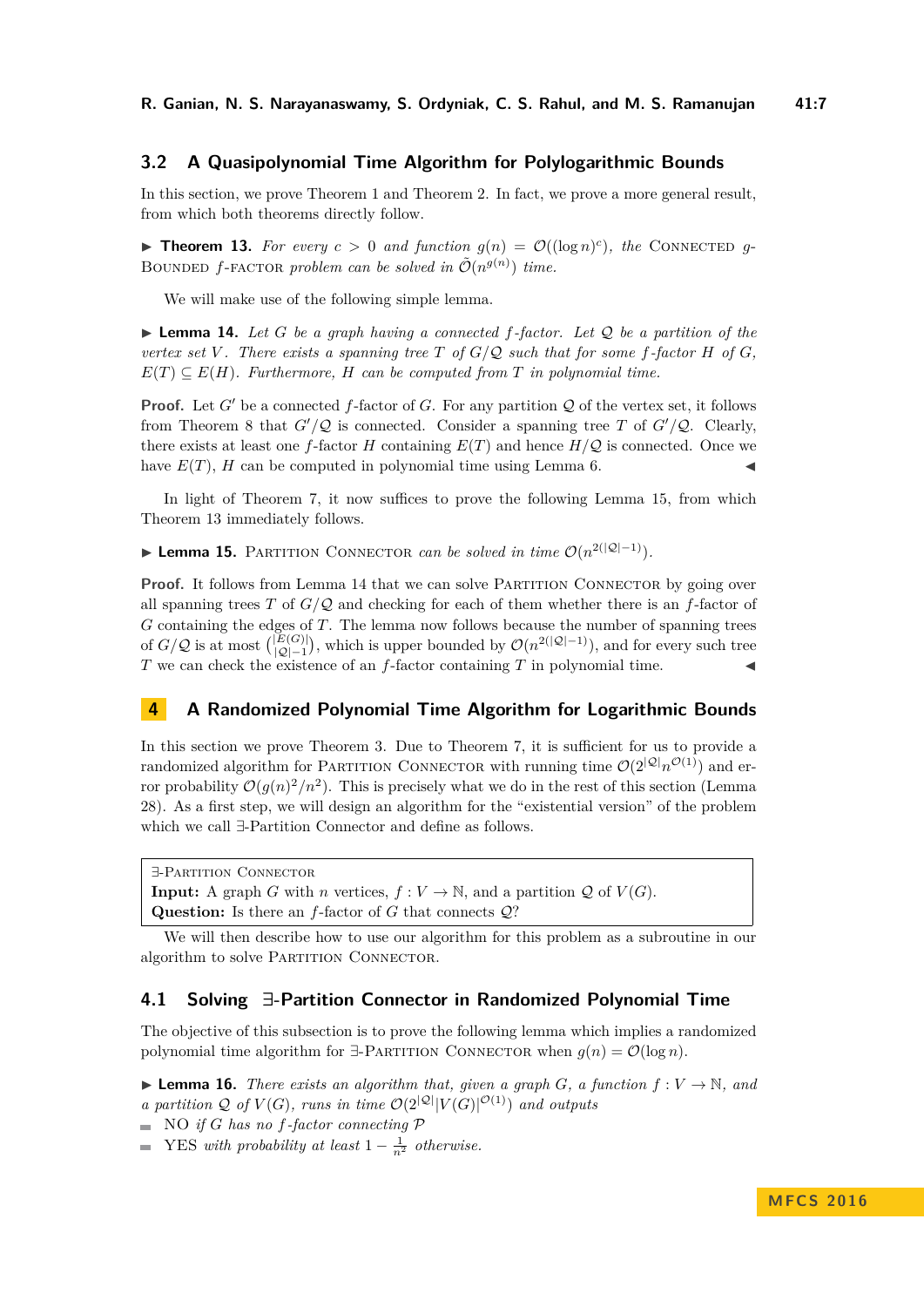#### **41:8 On the Complexity Landscape of Connected** *f***-Factor Problems**

We design this algorithm by starting from the exact-exponential algorithm in [\[14\]](#page-12-12) and making appropriate modifications. During the description, we will point out the main differences between our algorithm and that in [\[14\]](#page-12-12). We now proceed to the details of the algorithm. We begin by recalling a few important definitions and known results on *f*-factors. These are mostly standard and are also present in [\[14\]](#page-12-12), but since they are required in the description and proof of correctness of our algorithm, we will state them here.

<span id="page-7-0"></span>▶ **Definition 17** (*f*-Blowup). Let *G* be a graph and let  $f: V(G) \to \mathbb{N}$  be such that  $f(v)$  ≤  $deg(v)$  for each  $v \in V(G)$ . Let *H* be the graph defined as follows

- **1.** For each vertex *v* of *G*, we add a vertex set  $A(v)$  of size  $f(v)$  to *H*.
- **2.** For each edge  $e = \{v, w\}$  of *G* we add to *H* vertices  $v_e$  and  $w_e$  and edges  $(u, v_e)$  for every  $u \in A(v)$  and  $(w_e, u)$  for every  $u \in A(w)$ . Finally, we add the edge  $(v_e, w_e)$ .

This completes the construction. The graph *H* is called the *f-blowup* of graph *G*. We use  $\mathcal{B}_f(G)$  to denote the *f*-blowup of *G*. We omit the subscript when there is no scope for ambiguity.

**► Definition 18** (Induced *f*-blowup). For a subset  $S \subseteq V(G)$ , we define the *f*-blowup of *G induced* by *S* as follows. Let the *f*-blowup of *G* be *H*. Begin with the graph *H* and for every edge  $e = (v, w) \in E(G)$  such that  $v \in S$  and  $w \notin S$ , delete the vertices  $v_e$  and  $w_e$ . Let the graph  $H'$  be the union of those connected components of the resulting graph which contain the vertex sets  $A(v)$  for vertices  $v \in S$ . Then, the graph  $H'$  is called the *f*-blowup of *G* induced by the set *S* and is denoted by  $\mathcal{B}_f(G)[S]$ .

We now recall the relation between perfect matchings in the *f*-blowup and *f*-factors (see Figure [1\)](#page-8-0).

 $\triangleright$  **Lemma 19** ([\[10\]](#page-12-15)). *A graph G has an f-factor if and only if the f-blowup of G has a perfect matching.*

The relationship between the Tutte matrix and perfect matchings is well-known and this has already been exploited in the design of fixed-parameter and exact algorithms [\[21,](#page-13-4) [7\]](#page-12-11).

 $\triangleright$  **Definition 20** (Tutte matrix). The *Tutte matrix* of a graph *G* with *n* vertices is an  $n \times n$ skew-symmetric matrix *T* over the set  ${x_{ij}} |1 \leq i < j \leq |V(G)|$  of indeterminates whose  $(i, j)$ <sup>th</sup> element is defined to be

$$
T(i,j) = \begin{cases} x_{ij} & \text{if } \{i,j\} \in E(G) \text{ and } i < j \\ -x_{ij} & \text{if } \{i,j\} \in E(G) \text{ and } i > j \\ 0 & \text{otherwise} \end{cases}
$$

We use  $\mathcal{T}(G)$  to denote the Tutte matrix of the graph  $G$ .

Following terminology in [\[14\]](#page-12-12), when we refer to expanded forms of *succinct* representations (such as summations and determinants) of polynomials, we use the term *naive expansion* (or summation) to denote that expanded form of the polynomial which is obtained by merely writing out the operations indicated by the succinct representation. We use the term *simplified expansion* to denote the expanded form of the polynomial which results after we apply all possible simplifications (such as cancellations) to a naive expansion. We call a monomial *m* which has a non-zero coefficient in a simplified expansion of a polynomial *P*, a *surviving* monomial of *P* in the simplified expansion.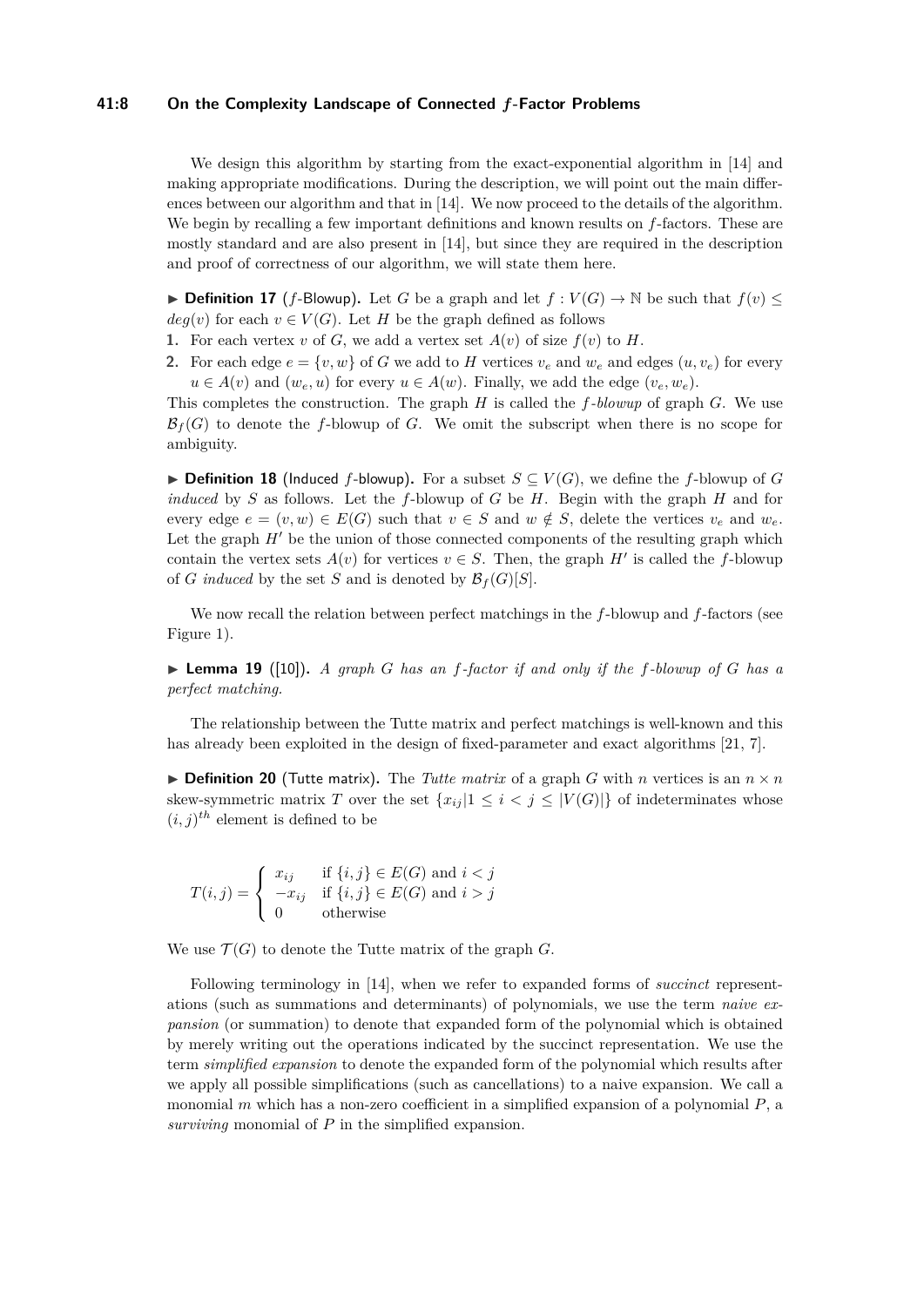<span id="page-8-0"></span>

**Figure 1** An illustration of a graph *G* with a 2-factor *H* (the red edges) and one possible corresponding perfect matching in  $\mathcal{B}(G)$ . It is important to note that an edge  $e = (v, w)$  is *not* in *H* if and only if the edge  $(v_e, w_e)$  is present in the corresponding perfect matching.

The following basic facts about the Tutte matrix  $\mathcal{T}(G)$  of a graph G are well-known. When evaluated over any field of characteristic two, the determinant and the permanent of the matrix  $\mathcal{T}(G)$  (indeed, of any matrix) coincide. That is,

<span id="page-8-1"></span>
$$
\det \mathcal{T}(G) = \text{perm}(\mathcal{T}(G)) = \sum_{\sigma \in S_n} \prod_{i=1}^n \mathcal{T}(G)(i, \sigma(i)),\tag{1}
$$

where  $S_n$  is the set of all *permutations* of  $[n]$ . Furthermore, there is a one-to-one correspondence between the set of all *perfect matchings* of the graph *G* and the *surviving monomials* in the above expression for  $\det \mathcal{T}(G)$  when its simplified expansion is computed over any field of characteristic two.

▶ **Proposition 21** ([\[11\]](#page-12-16)). If  $M = \{(i_1, j_1), (i_2, j_2), \ldots, (i_{\ell}, j_{\ell})\}$  is a perfect matching of a graph *G*, then the product  $\prod_{(i_k,j_k)\in M} x_{i_kj_k}^2$  appears exactly once in the naive expansion and hence as a surviving monomial in the sum on the right-hand side of [Equation 1](#page-8-1) when this sum is expanded and simplified over any field of characteristic two. Conversely, each surviving monomial in a simplified expansion of this sum over a field of characteristic two is of the form  $\prod_{(i_k,j_k)\in M} x_{i_kj_k}^2$  where  $M = \{(i_1,j_1),(i_2,j_2),\ldots,(i_\ell,j_\ell)\}\)$  is a perfect matching of *G*. In particular, det  $\mathcal{T}(G)$  is identically zero when expanded and simplified over a field of characteristic two if and only if the graph *G* does not have a perfect matching.

 $\blacktriangleright$  **Lemma 22** (Schwartz-Zippel Lemma, [\[17,](#page-12-17) [23\]](#page-13-5)). Let  $P(x_1, \ldots, x_n)$  be a multivariate poly*nomial of degree at most d over a field* F *such that P is not identically zero. Furthermore, let*  $r_1, \ldots, r_n$  *be chosen uniformly at random from*  $\mathbb{F}$ *. Then,*  $Prob[P(r_1, \ldots, r_n) = 0] \leq \frac{d}{|\mathbb{F}|}$ *.* 

▶ **Definition 23.** For a partition of  $V(G)$ ,  $Q = \{Q_1, \ldots, Q_\ell\}$  and a subset  $I \subseteq [\ell]$ , we denote by  $\mathcal{Q}(I)$  the set  $\bigcup_{i\in I} Q_i$ . Furthermore, with every set  $\emptyset \neq I \subset [\ell]$ , we associate a specific monomial  $m_I$  which is defined to be the product of the terms  $x_{ij}^2$  where  $i < j$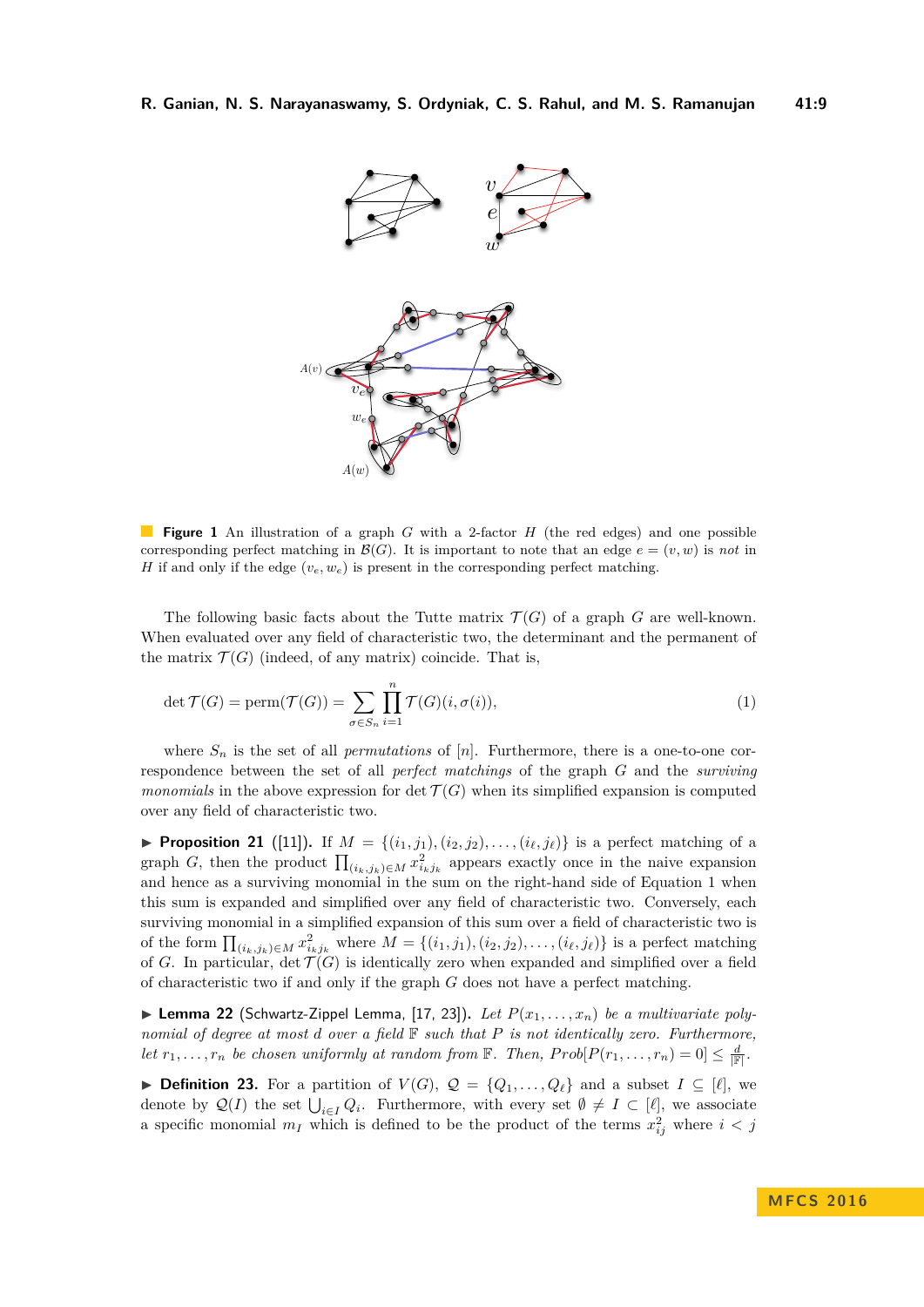#### **41:10 On the Complexity Landscape of Connected** *f***-Factor Problems**

and  $\{i, j\} = \{v_e, w_e\}, e = (v, w) \in E(G)$  crosses the cut  $(Q(I), \overline{Q(I)})$  and  $v_e, w_e$ , are as in Definition [17](#page-7-0) of the *f*-blowup  $\mathcal{B}(G)$  of *G*. For  $I = [\ell]$ , we define  $m_I = 1$ .

From now on, for a set  $X \subseteq V(G)$ , we denote by  $\overline{X}$  the set  $V(G) \setminus X$ . Also, since we always deal with a fixed graph *G* and function *f*, for the sake of notational convenience, we refer to the graph  $\mathcal{B}_f(G)$  simply as  $\mathcal{B}$ . We now define a polynomial  $P_{\mathcal{O}}(\bar{x})$  over the indeterminates from the Tutte matrix  $\mathcal{T}(\mathcal{B})$  of the *f*-blowup of *G*, as follows:

<span id="page-9-0"></span>
$$
P_{\mathcal{Q}}(\bar{x}) = \sum_{\{1\} \subseteq I \subseteq [\ell]} (\det \mathcal{T}(\mathcal{B}[\mathcal{Q}(I)])) \cdot (\det \mathcal{T}(\mathcal{B}[\overline{\mathcal{Q}(I)}])) \cdot m_I,
$$
\n(2)

where if a graph *H* has no vertices or edges then we set det  $\mathcal{T}(H) = 1$ . In future, we will always deal with a fixed partition  $Q = \{Q_1, \ldots, Q_\ell\}$  of  $V(G)$ .

**If Remark.** The definition of the polynomial  $P_{\mathcal{Q}}(\bar{x})$  is the main difference between our algorithm and the algorithm in [\[14\]](#page-12-12). The rest of the details are identical. The main algorithmic consequence of this difference is the time it takes to evaluate this polynomial at a given set of points. This is captured in the following lemma whose proof follows from the fact that determinant computation is a polynomial time solvable problem.

**Example 124.** Given values for the variables  $x_{ij}$  in the matrix  $\mathcal{T}(\mathcal{B})$ , the polynomial  $P_{\mathcal{Q}}(\bar{x})$ *can be evaluated over a field*  $\mathbb F$  *of character 2 and size*  $\Omega(n^6)$  *in time*  $\mathcal{O}(2^{\ell}n^{\mathcal{O}(1)})$ *.* 

Having shown that this polynomial can be efficiently evaluated, we will now turn to the way we use it in our algorithm. Our algorithm for  $\exists$ -PARTITION CONNECTOR takes as input *G, f, Q,* evaluates the polynomial  $P_{\mathcal{Q}}(\bar{x})$  at points chosen independently and uniformly at random from a field  $\mathbb F$  of size  $\Omega(n^6)$  and characteristic 2 and returns YES if and only if the polynomial does not vanish at the chosen points. In what follows we will prove certain properties of this polynomial which will be used in the formal proof of correctness of this algorithm. We need another definition before we can state the main lemma capturing the properties of the polynomial. Recall that for every  $v \in V(G)$ , the set  $A(v)$  is the set of 'copies' of *v* in the *f*-blowup of *G*. Furthermore, for a set  $X \subseteq V(G)$ , we say that an edge  $e \in E(G)$  *crosses* the cut  $(X,\overline{X})$  if *e* has exactly one endpoint in X.

**Definition 25.** We say that an *f*-factor *H* of *G contributes* a monomial  $x_{i_1j_1}^2 \ldots x_{i_rj_r}^2$  to the naive expansion of the right-hand side of [Equation 2](#page-9-0) if and only if the following conditions hold.

- **1.** For every  $e = (v, w) \in E(H)$ , there is a  $u \in A(v)$ ,  $u' \in A(w)$  and  $1 \leq p, q \leq r$  such that  $\{u, v_e\} = \{i_p, j_p\}$  and  $\{u', w_e\} = \{i_q, j_q\}.$
- **2.** For every  $e = (v, w) \in E(G) \setminus E(H)$ , there is a  $1 \leq p \leq r$  such that  $\{v_e, w_e\} = \{i_p, j_p\}.$
- **3.** For every  $1 \le p, q \le r$ , if  $\{u, v_e\} = \{i_p, j_p\}$  and  $\{u', w_e\} = \{i_q, j_q\}$  for some  $e \in E(G)$ , then  $e \in E(H)$ .
- **4.** For every  $1 \leq p \leq r$ , if  $\{i_p, j_p\} = \{v_e, w_e\}$  for some  $e \in E(G)$ , then  $e \notin E(H)$ .
- **5.** For every  $1 \in I \subseteq [\ell]$  such that *H* has no edge crossing the cut  $(Q(I), \overline{Q(I)})$ , there is a pair of monomials  $m_1$  and  $m_2$  such that  $m_1$  is a surviving monomial in the simplified expansion of det  $\mathcal{T}(\mathcal{B}[\mathcal{Q}(I)]), m_2$  is a surviving monomial in the simplified expansion of det  $\mathcal{T}(\mathcal{B}[\overline{\mathcal{Q}(I)}])$ , and  $m_1 \cdot m_2 \cdot m_I = x_{i_1 j_1}^2 \dots x_{i_r j_r}^2$ .

Having set up the required notation, we now state the main lemma which allows us to show that monomials contributed by *f*-factors that do not connect Q, do not survive in the simplified expansion of the right hand side of [Equation 2.](#page-9-0)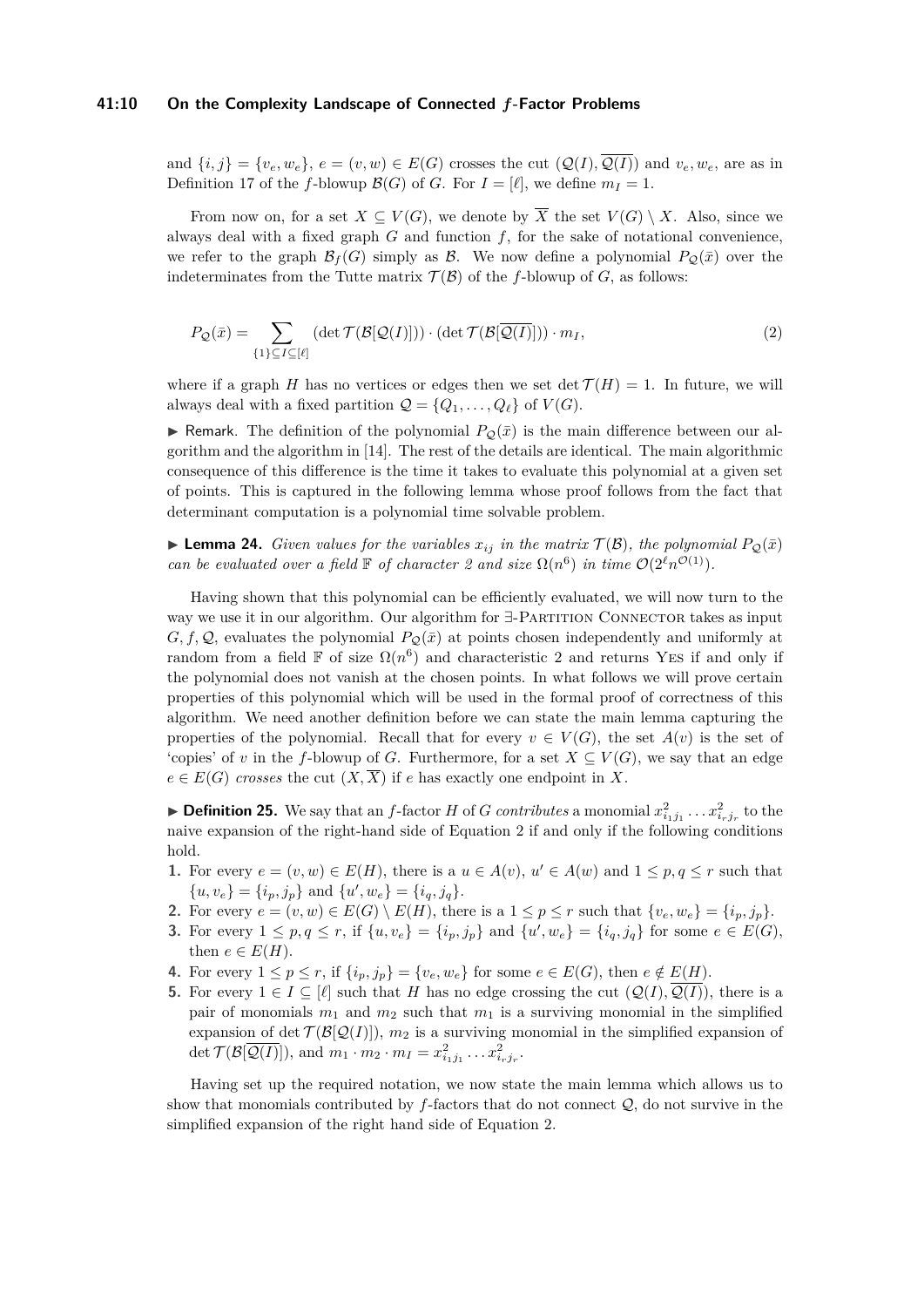**I Lemma 26.** Every monomial in the polynomial  $P_{\mathcal{O}}(\bar{x})$  which is a surviving monomial in *the simplified expansion of the right-hand side of [Equation 2](#page-9-0) is contributed by an f-factor of G to the naive expansion of the right-hand size of [Equation 2.](#page-9-0) Furthermore, for any f-factor of G, say H, the following statements hold.*

- **1.** *If H does not connect* Q *then every monomial contributed by H occurs an* even *number of times in the polynomial*  $P_{\mathcal{O}}(\bar{x})$  *in the naive expansion of the right-hand side of [Equation 2.](#page-9-0)*
- **2.** *If H connects* Q*, then every monomial contributed by H occurs exactly once in the polynomial*  $P_{\mathcal{Q}}(\bar{x})$  *in the naive expansion of the right-hand side of [Equation 2.](#page-9-0)*

This implies the following result, which is the last ingredient we need to prove Lemma [16.](#page-6-5)

<span id="page-10-1"></span>**Example 27.** The polynomial  $P_{\mathcal{O}}(\bar{x})$  is not identically zero over  $\mathbb{F}$  if and only if G has an *f-factor connecting* Q*.*

**Proof of Lemma [16.](#page-6-5)** It follows from the definition of  $P(\bar{x})$  that its degree is  $O(n^4)$  since the number of vertices in the *f*-blowup of *G* is  $\mathcal{O}(n^2)$ . As mentioned earlier, our algorithm for  $\exists$ -PARTITION CONNECTOR takes as input *G, f, Q*, evaluates the polynomial  $P_Q(\bar{x})$  at points chosen independently and uniformly at random from a field  $\mathbb F$  of size  $\Omega(n^6)$  and characteristic 2 and returns Yes if and only if the polynomial does not vanish at the chosen points. Due to Lemma [27,](#page-10-1) we know that the polynomial  $P_{\mathcal{Q}}(\bar{x})$  is identically zero if and only if *G* has an  $f$ -factor containing  $Q$  and by the Schwartz-Zippel Lemma, the probability that the polynomial is not identically zero and still vanishes upon evaluation is at most  $\frac{1}{n^2}$ . This completes the proof of the lemma.

Having obtained the algorithm for  $\exists$ -PARTITION CONNECTOR, we now return to the algorithm for the computational version, PARTITION CONNECTOR.

### **4.2 Solving Partition Connector in Randomized Polynomial Time**

<span id="page-10-0"></span>► Lemma 28. The PARTITION CONNECTOR *problem can be solved by a randomized algorithm with running time*  $\mathcal{O}(2^{|\mathcal{Q}|} n^{\mathcal{O}(1)})$  *and error probability*  $\mathcal{O}(1 - (1 - \frac{1}{n^2})^{|\mathcal{Q}|})$ *)*.

**Sketch of Proof.** Consider the following algorithm A. Algorithm A takes as input an *n*vertex instance of PARTITION CONNECTOR with the partition  $\mathcal{Q} = \{Q_1, \ldots, Q_\ell\}$ , along with a separate set of edges *F* which will store the edges that have been previously selected to be included in the partition connector. Let  $F$  be initialized as  $\emptyset$ . As its first step, Algorithm A checks if  $\ell = 1$ ; if this is the case, then it computes an arbitrary *f*-factor *H*, and outputs *H* ∪ *F*. To proceed, let us denote the algorithm of Lemma [16](#page-6-5) as *B*. If  $\ell > 1$ , then A first calls B and outputs NO if B outputs NO. Otherwise, it fixes an arbitrary ordering  $E^{\leq}$  of the edge set *E* and recursively proceeds as follows.

A constructs the set *E*<sup>1</sup> of all edges with precisely one endpoint in *Q*1, and loops over all edges in  $E_1$  (in the ordering given by  $E^{\leq}$ ). For each processed edge *e* between  $Q_1$  and some  $Q_i$  with endpoints *c* and *d*, it will compute a subinstance  $(G^e, f^e, Q^e)$  defined by setting:  $G^e = G - e$ , and

 $f^e(c) = f(c) - 1$ ,  $f^e(d) - f(d) - 1$  and  $f^e = f$  for all other vertices of *G*, and

 $\mathcal{Q}^e$  is obtained from  $\mathcal Q$  by merging  $Q_1$  and  $Q_i$  into a new set; formally,  $\mathcal{Q}^e = (\mathcal{Q} \setminus$ {*Q*1*, Qi*}) ∪ {*Q*<sup>1</sup> ∪ *Qi*}.

Intuitively, each such new instance corresponds to us forcing the *f*-factor to choose the edge *e*. A then queries B on  $(G^e, f^e, \mathcal{Q}^e)$ . If B answers NO for each such tuple  $(G^e, f^e, \mathcal{Q}^e)$ obtained from each edge in  $E_1$ , then  $A$  immediately terminates and answers NO. Otherwise let *e* be the first edge where B answered YES; then A will add *e* into F. If  $|Q^e| = 1$  then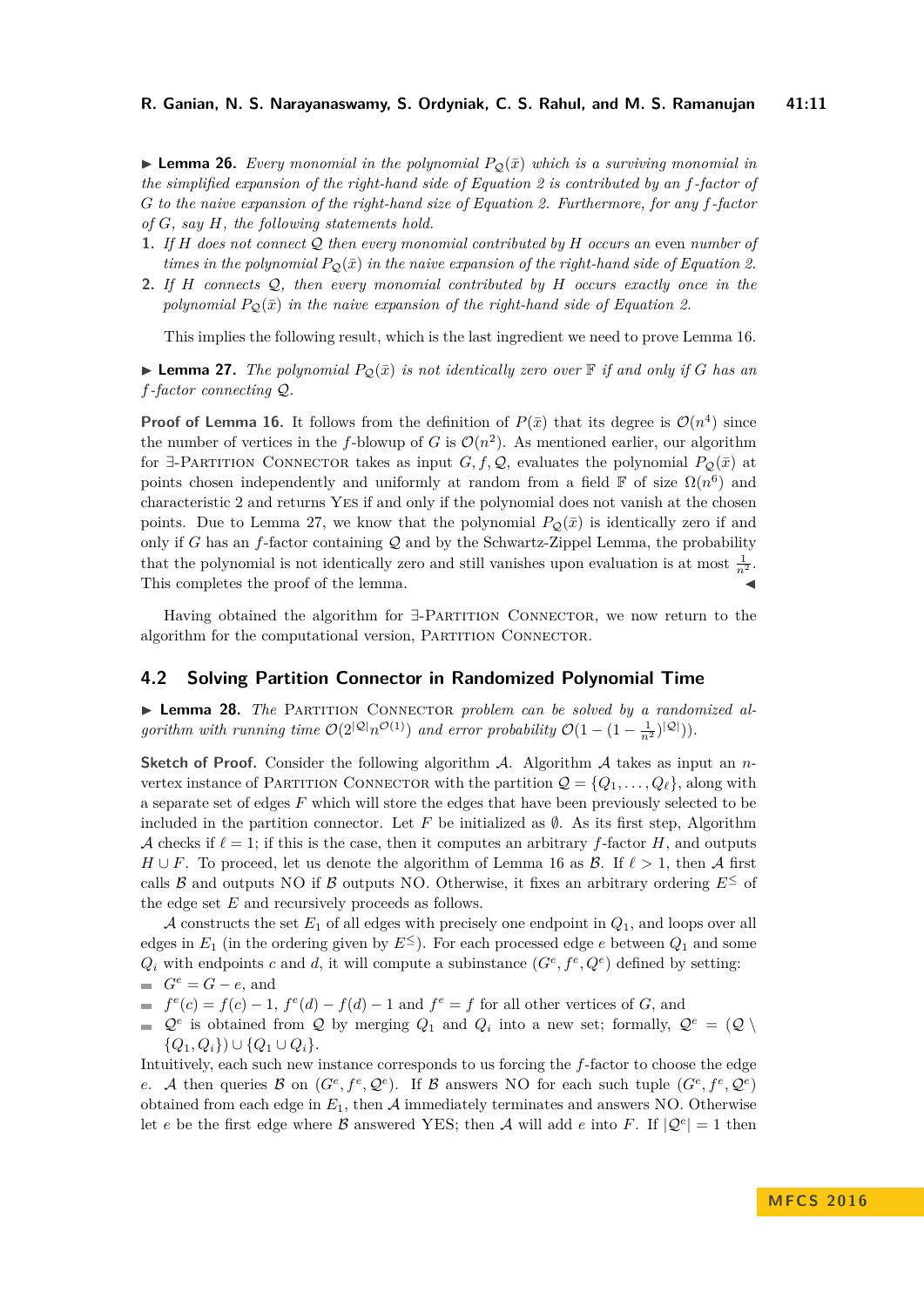### **41:12 On the Complexity Landscape of Connected** *f***-Factor Problems**

the algorithm computes an arbitrary *f*-factor *H* of  $(G^e, f^e)$  and outputs  $H \cup F$ . On the other hand, if  $|Q| > 1$  then A restarts the recursive procedure with  $(G, f, Q) := (G^e, f^e, Q^e);$ observe that  $|Q^e| \leq |Q| - 1$ . To complete the proof, it suffices to verify the correctness and the running time.

# <span id="page-11-0"></span>**5 Classification Results**

In this section, we prove Theorem [4](#page-2-4) which we restate for the sake of completeness.

**Fineorem 4.** For every  $c > 1$ , for every  $g(n) = \Theta((\log n)^c)$ , CONNECTED g-BOUNDED *f*-Factor *is neither in* P *nor* NP*-hard unless the Exponential Time Hypothesis fails.*

The result relies on the established Exponential Time Hypothesis, which we recall below.

 $\triangleright$  **Definition 29** (Exponential Time Hypothesis (ETH), [\[8\]](#page-12-13)). There exists a constant  $s > 0$ such that 3-SAT with *n* variables and *m* clauses cannot be solved in time  $2^{sn}(n+m)^{\mathcal{O}(1)}$ .

We first show that the problem is not NP-hard unless the ETH fails. We remark that we can actually prove a stronger statement here by weakening the premise to "NP is not contained in Quasi-Polynomial Time". However, since we are only able to show the other part of Theorem [4](#page-2-4) under the ETH, we phrase the statement in this way.

<span id="page-11-1"></span>**Lemma 30.** For every  $c > 1$ , for every  $g(n) = \Theta((\log n)^c)$ , CONNECTED g-BOUNDED *f*-Factor *is not* NP*-hard unless the Exponential Time Hypothesis fails.*

**Proof.** Due to Theorem [2,](#page-2-0) we know that when  $g(n) = \Theta((\log n)^c)$ , CONNECTED *g*-BOUNDED *f*-Factor can be solved in quasi-polynomial time. Hence, this problem cannot be NP-hard unless NP is contained in the complexity-class Quasi-Polynomial Time, QP. Furthermore, observe that  $NP \subseteq QP$  implies that the ETH is false. Hence, we conclude that CONNECTED  $q$ -BOUNDED  $f$ -FACTOR is not NP-hard unless the Exponential Time Hypothesis fails.  $\blacktriangleleft$ 

Next, we use a reduction from HAMILTONIAN CYCLE to obtain:

<span id="page-11-2"></span>**Lemma 31.** For every  $c > 1$ , for every  $g(n) = \Theta((\log n)^c)$ , CONNECTED g-BOUNDED *f*-Factor *is not in* P *unless the Exponential Time Hypothesis fails.*

Lemmas [30](#page-11-1) and [31](#page-11-2) together give us Theorem [4.](#page-2-4)

## **6 Concluding remarks**

We obtained new complexity results for CONNECTED  $f$ -FACTOR with respect to lower bounds on the function  $f$ . As our main results, we showed that when  $f(v)$  is required to be at least  $\frac{n}{(\log n)^c}$ , the problem can be solved in quasi-polynomial time in general and in randomized polynomial time if  $c \leq 1$ . Consequently, we show that the problem can be solved in polynomial-time when  $f(v)$  is at least  $\frac{n}{c}$  for any constant *c*. We complement the picture with matching classification results.

As a by-product we obtain a generic approach reducing CONNECTED  $f$ -FACTOR to the "simpler" PARTITION CONNECTOR problem. Hence future algorithmic improvements of PARTITION CONNECTOR carry over to the CONNECTED  $f$ -FACTOR problem. Finally, it would be interesting to investigate the possibility of derandomizing the polynomial-time algorithm for the case that  $g(n) = \mathcal{O}(\log n)$ .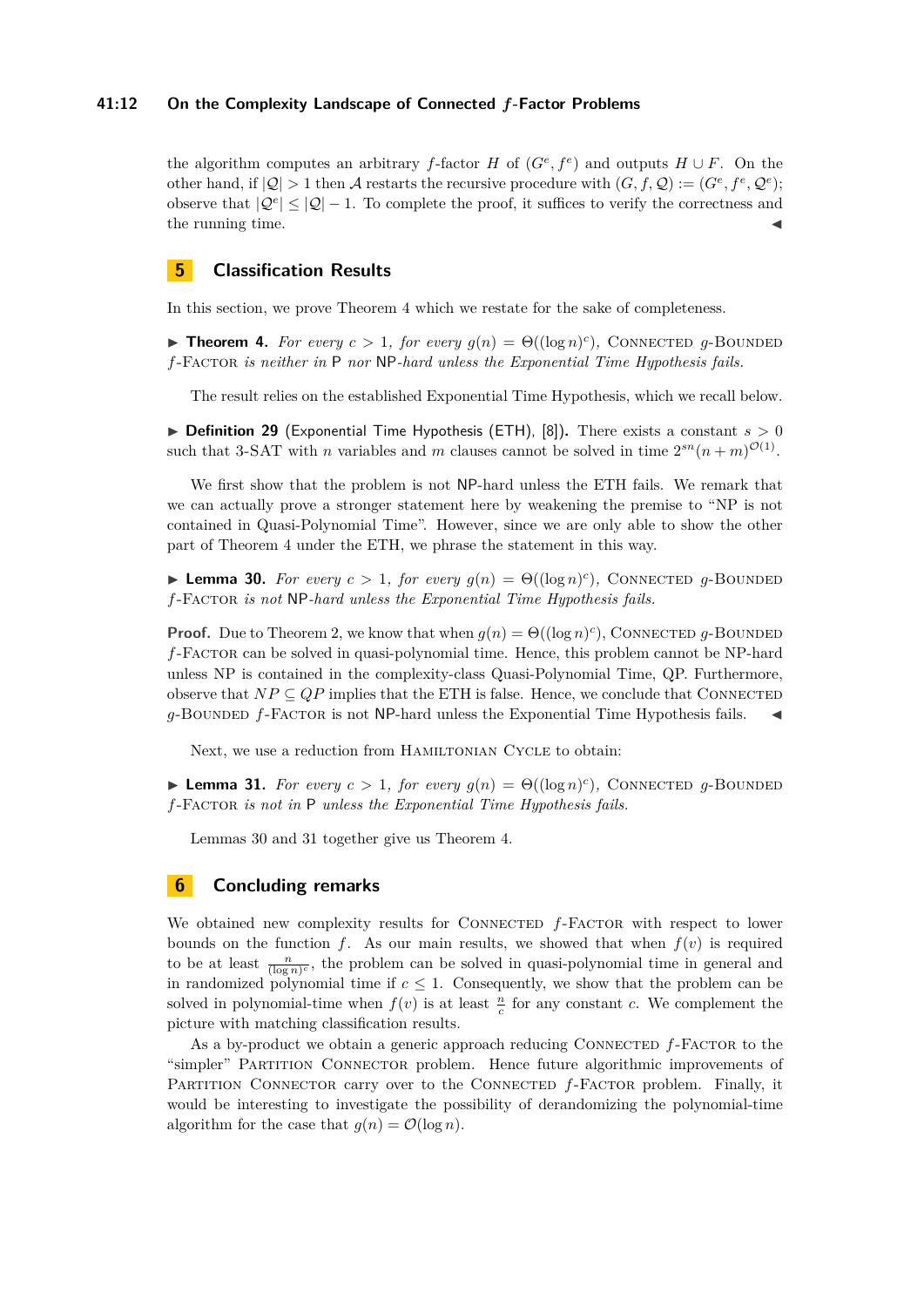**Acknowledgments.** The authors wish to thank the anonymous reviewers for their helpful comments.

### **References**

- <span id="page-12-4"></span>**1** Jin Akiyama and Mikio Kano. Factors and factorizations of graphs—a survey. *Journal of Graph Theory*, 9(1):1–42, 1985.
- <span id="page-12-7"></span>**2** F. Cheah and D. G. Corneil. The complexity of regular subgraph recognition. *Discrete Applied Mathematics*, 27(1-2):59–68, 1990.
- <span id="page-12-3"></span>**3** FRK Chung and RL Graham. Recent results in graph decompositions. *London Mathematical Society, Lecture Note Series*, 52:103–123, 1981.
- <span id="page-12-1"></span>**4** Kamiel Cornelissen, Ruben Hoeksma, Bodo Manthey, N.S. Narayanaswamy, and C.S. Rahul. Approximability of connected factors. In Christos Kaklamanis and Kirk Pruhs, editors, *Approximation and Online Algorithms*, volume 8447 of *Lecture Notes in Computer Science*, pages 120–131. Springer International Publishing, 2014. [doi:10.1007/](http://dx.doi.org/10.1007/978-3-319-08001-7_11) [978-3-319-08001-7\\_11](http://dx.doi.org/10.1007/978-3-319-08001-7_11).
- <span id="page-12-10"></span>**5** Marek Cygan, Jesper Nederlof, Marcin Pilipczuk, Michal Pilipczuk, Johan M. M. van Rooij, and Jakub Onufry Wojtaszczyk. Solving connectivity problems parameterized by treewidth in single exponential time. In *FOCS*, pages 150–159, 2011.
- <span id="page-12-6"></span>**6** Michael R. Garey and David S. Johnson. *Computers and Intractability: A Guide to the Theory of NP-Completeness*. W. H. Freeman and Company, 1979.
- <span id="page-12-11"></span>**7** Gregory Gutin, Magnus Wahlström, and Anders Yeo. Parameterized rural postman and conjoining bipartite matching problems. *CoRR*, abs/1308.2599, 2013. URL: [http://arxiv.](http://arxiv.org/abs/1308.2599) [org/abs/1308.2599](http://arxiv.org/abs/1308.2599).
- <span id="page-12-13"></span>**8** Russell Impagliazzo, Ramamohan Paturi, and Francis Zane. Which problems have strongly exponential complexity? *Journal of Computer and System Sciences*, 63(4):512 – 530, 2001. [doi:10.1006/jcss.2001.1774](http://dx.doi.org/10.1006/jcss.2001.1774).
- <span id="page-12-14"></span>**9** Tomáš Kaiser. A short proof of the tree-packing theorem. *Discrete Mathematics*, 312(10):1689–1691, 2012.
- <span id="page-12-15"></span>**10** László Lovász. The factorization of graphs. ii. *Acta Mathematica Academiae Scientiarum Hungarica*, 23(1-2):223–246, 1972.
- <span id="page-12-16"></span>**11** László Lovász. On determinants, matchings, and random algorithms. In L. Budach, editor, *Fundamentals of Computation Theory FCT '79*, pages 565–574, Berlin, 1979. Akademie-Verlag.
- <span id="page-12-9"></span>**12** NS Narayanaswamy and CS Rahul. Approximation and exact algorithms for special cases of connected f-factors. In *Computer Science–Theory and Applications*, pages 350–363. Springer, 2015.
- <span id="page-12-0"></span>**13** Julius Petersen. Die theorie der regulären graphs. *Acta Mathematica*, 15(1):193–220, 1891.
- <span id="page-12-12"></span>**14** Geevarghese Philip and M. S. Ramanujan. Vertex exponential algorithms for connected f-factors. In *34th International Conference on Foundation of Software Technology and Theoretical Computer Science, FSTTCS 2014, December 15-17, 2014, New Delhi, India*, pages 61–71, 2014.
- <span id="page-12-8"></span>**15** Geevarghese Philip and MS Ramanujan. Vertex exponential algorithms for connected ffactors. In *LIPIcs-Leibniz International Proceedings in Informatics*, volume 29. Schloss Dagstuhl-Leibniz-Zentrum fuer Informatik, 2014.
- <span id="page-12-5"></span>**16** M. D. Plummer. Graph factors and factorization: 1985–2003: a survey. *Discrete Mathematics*, 307(7):791–821, 2007.
- <span id="page-12-17"></span>**17** J. T. Schwartz. Fast probabilistic algorithms for verification of polynomial identities. *J. ACM*, 27(4):701–717, October 1980.
- <span id="page-12-2"></span>**18** W. T. Tutte. A short proof of the factor theorem for finite graphs. *Canadian Journal of Mathematics*, 6(1954):347–352, 1954. [doi:10.4153/CJM-1954-033-3](http://dx.doi.org/10.4153/CJM-1954-033-3).